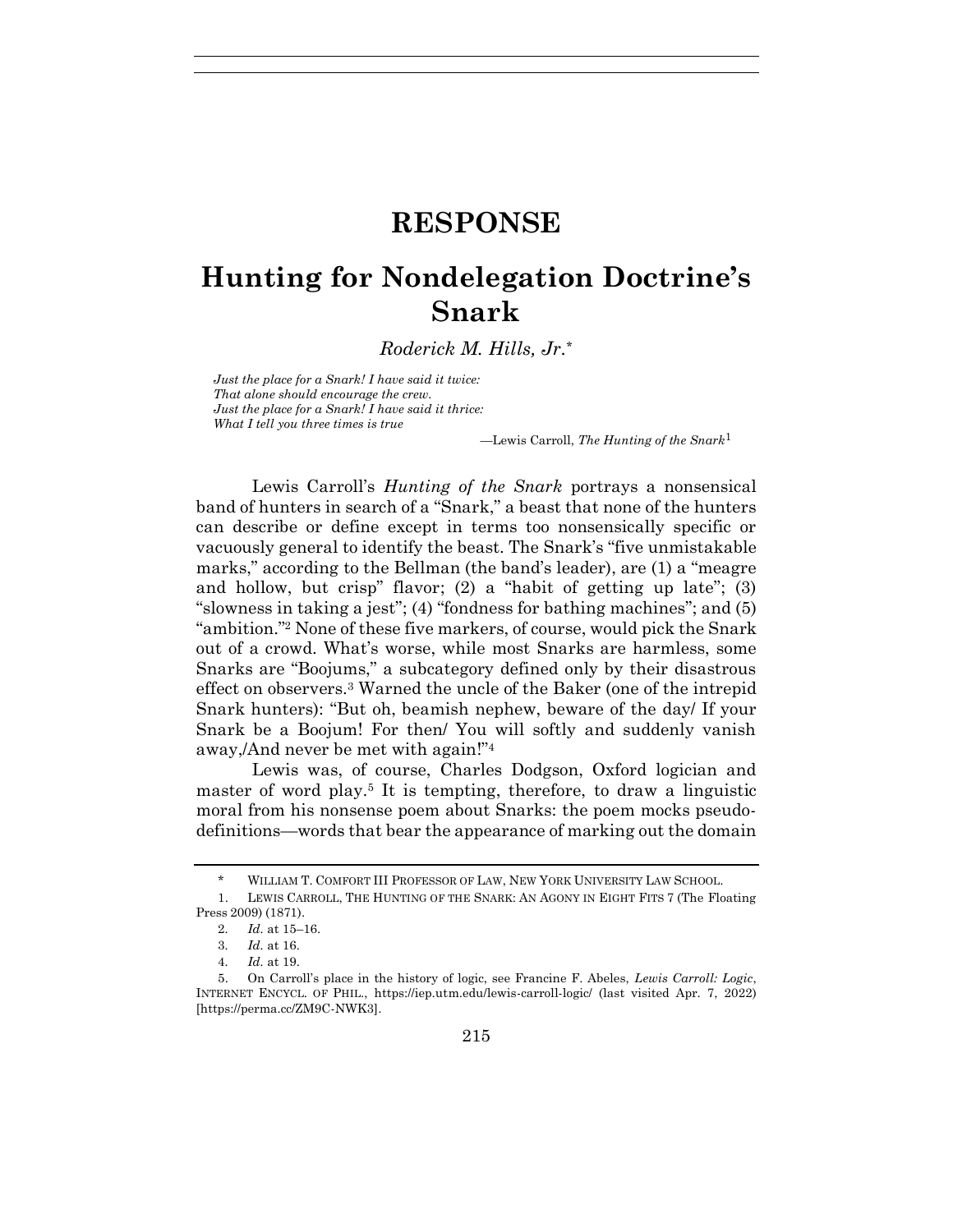of a term but, in fact, say nothing useful about how that term is actually used.

If so, a fitting sequel could be written about the nondelegation doctrine. Like the Snark and the Boojum, the nondelegation doctrine is an elusive quarry, defined by pretentious words that provide little guidance about which laws will be upheld and which struck down. Snarky doctrines cover a hodge-podge of decisions with verbose formulations none of which predict the doctrine's effect on laws that the doctrine encounters. Just as the only mark of a Boojum is that they cause observers to vanish, so too, the only mark of an excessive delegation is that courts declare it to be excessive.

Vague and unpredictable constitutional doctrines are nothing unusual, but few doctrines are as verbose in their vagueness as the nondelegation doctrine. Decisions invoking the nondelegation doctrine are notorious for their pretentious incantations of Anglo-American jurisprudence's greatest hits: Locke, Montesquieu, Blackstone, and the Federalist Papers are solemnly invoked along with earnest assurances that limiting legislative delegations somehow protects democracy or liberty. But, like the Snark's "five unmistakable marks,"<sup>6</sup> none of this verbiage provides any guidance whatsoever in distinguishing which delegations are struck down and which are upheld.

<span id="page-1-0"></span>Ben Silver recognizes that there is something amiss with the "unmistakable marks" of the nondelegation doctrine. As he puts it in *Nondelegation in the States*, "the doctrinal tests are decoupled from enforcement and thus outcomes."<sup>7</sup> State courts applying what sound like strict tests (for instance, banning delegations of "fundamental policy decisions"<sup>8</sup> ) nevertheless uphold broad delegations, while state courts applying what sound like deferential tests nevertheless strike delegations down: "Evidently, something apart from the doctrinal formulation of the states' nondelegation doctrine is driving enforcement[,]" <sup>9</sup> Silver concludes. Systematic statistical data supports Silver's conclusion that judicial rhetoric provides little guidance in predicting whether a delegation will survive or be struck down.<sup>10</sup>

<sup>6</sup>*. Id.* at 15–16.

<sup>7.</sup> Ben Silver, *Nondelegation in the States*, 75 VAND. L. REV. 1211, 1221 (2022).

<sup>8</sup>*. See, e.g.*, Chelmsford Trailer Park, Inc. v. Town of Chelmsford, 469 N.E.2d 1259 (Mass. 1984) (holding that the nondelegation doctrine turns on whether the legislature "delegate[d] the making of fundamental policy decisions, rather than just the implementation of legislatively determined policy").

<sup>9.</sup> Silver, supra note [7,](#page-1-0) at 1224.

<sup>10.</sup> Silvers' intuition that doctrinal formulations do not affect case outcomes has been confirmed by Daniel Walters whose statistical analysis of state court decisions indicates that "the doctrinal formulation existing in a state is not a meaningful predictor of case outcomes in individual cases." Daniel E. Walters, *Decoding Nondelegation after* Gundy*: What the Experience in*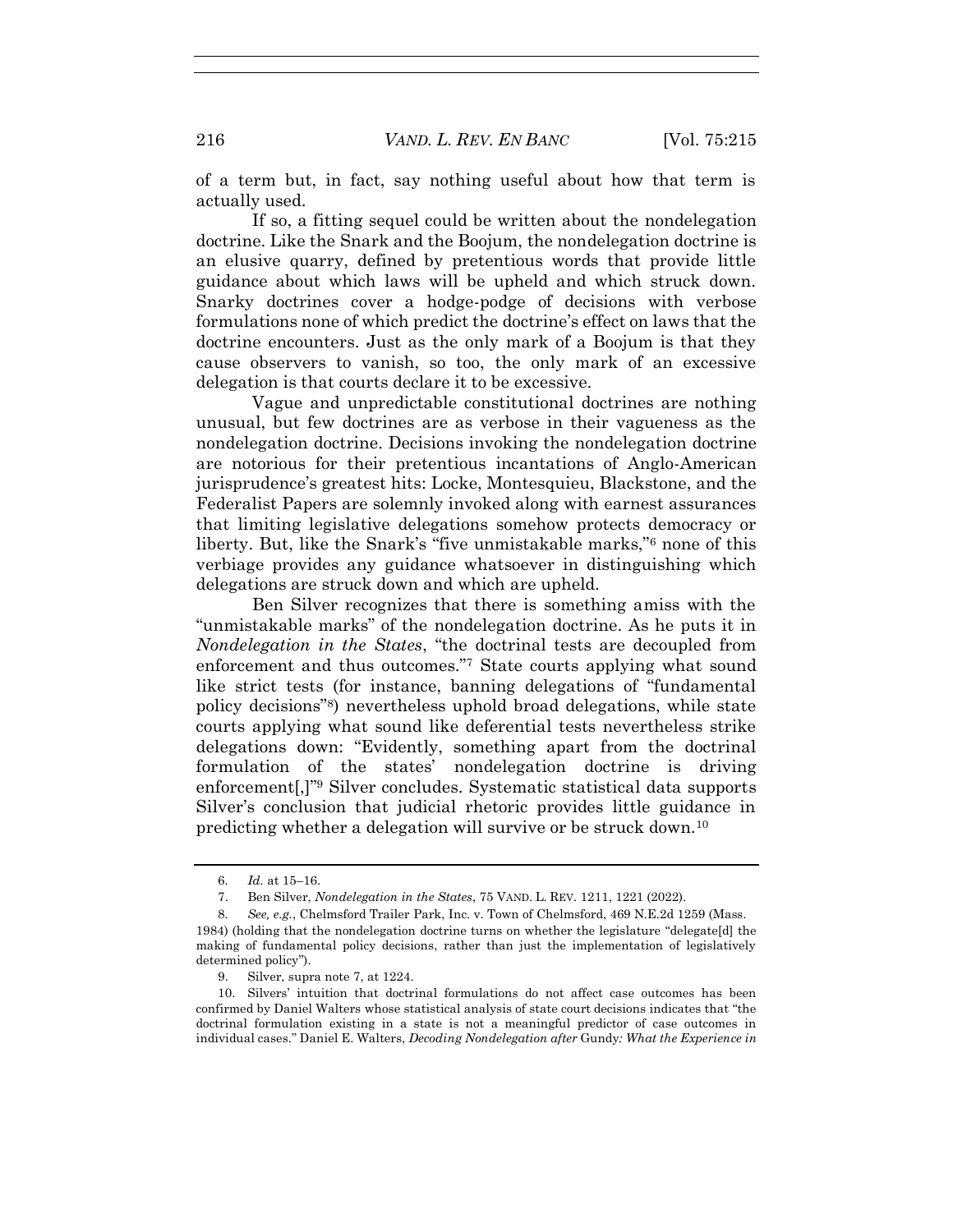What unspoken principle might then explain which delegations arouse judicial suspicion? Silver argues that two underlying principles lurk behind the apparently irrelevant judicial verbiage. According to Silver, some decisions are rooted in "separation of powers" insofar as the court seeks to prevent one of the three canonical branches of state government from exercising the powers assigned to another branch.<sup>11</sup> Other decisions are rooted in considerations of "sovereignty" insofar as the decision seeks to prevent the transfer of some "sovereign" power "beyond the walls of the state government itself."<sup>12</sup> As examples of such sovereignty-eroding delegatees, Silver lists "private parties, parallel state governments, the federal government, and occasionally even municipalities."<sup>13</sup> Later in the article, he throws in legislatively authorized plebiscites as well.<sup>14</sup>

Silver offers more than a taxonomy: he also wants to draw lessons for federal courts from the state-court career of the nondelegation doctrine, suggesting that the state courts' models might transform federal doctrine in unpredictable and perhaps undesirable ways. For instance, considerations of "sovereignty" would suggest that congressional delegations of federal policymaking power to state governments are especially suspect, because such delegations remove federal power entirely from the federal government.<sup>15</sup> By contrast, concerns about separation of powers might suggest that existing federal constitutional doctrine, now framed in terms of the alleged textual requirements of Articles I, II, and III of the U.S. Constitution, might have to be reformulated in terms of nondelegation. On "separation of powers" grounds, for instance, executive officials should not exercise judicial power not because the text of Article III, Section 1 vests such power in Article III courts, but rather because "separation of powers" writ large bars such power from being delegated by courts or Congress outside the Article III judiciary.<sup>16</sup>

There is much to like about Silver's article: it is analytically sharp, doctrinally comprehensive, and written with clarity and grace. Moreover, on the substance, Silver is surely correct that one cannot understand judicial concerns about delegation without accounting for

- 14*. Id.* at 1247.
- 15*. See id.* at 1264.
- 16*. Id*.

*State Courts Tells Us about What to Expect When We're Expecting*, 71 EMORY L.J. 417, 462, 469 (2022).

<sup>11.</sup> Silver, *supra* note [7,](#page-1-0) at 1227–31.

<sup>12</sup>*. Id.* at 1243.

<sup>13</sup>*. Id.* at 1215.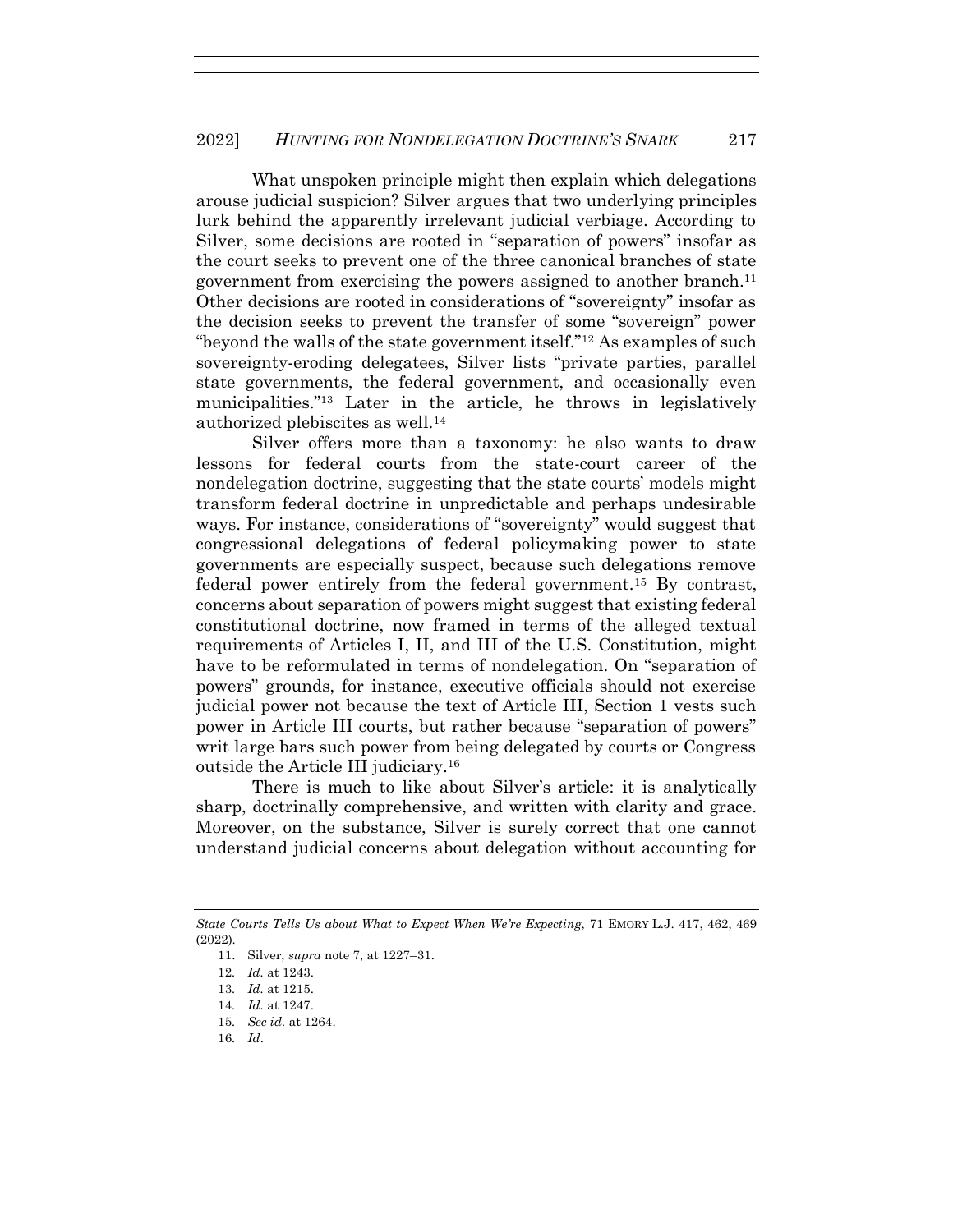courts especially disfavoring certain sorts of delegatees.<sup>17</sup> It is a familiar point, for instance, that state courts often express special suspicion of delegations to private organizations, noting that private actors' selfinterest and lack of any electoral tie to voters undermines popular control of lawmaking. <sup>18</sup> With admirable ambition to synthesize the doctrine, Silver insists that "the Sovereignty view of nondelegation must not be conflated with a straightforward rule against delegations to private entities."<sup>19</sup> Instead, "the rule against private delegations is a particular instance of a much broader rule against delegating outside the state government," encompassing judicial decisions limiting delegations to private parties, municipalities, plebiscites, or municipal corporations.<sup>20</sup>

I am inclined, however, to be skeptical about the explanatory force of Silver's separation-of-powers/sovereignty dichotomy. As I explain in more detail below, the judicial concerns underlying suspicion of municipalities, plebiscites, and private organizations are simply too divergent to be explicable as manifestations of some single impulse to protect the abstract value of sovereignty.

Consider, first, the case-resolving power of Silver's "sovereign powers" category. Silver never plainly explains how his dual distinction reveals judicial concerns motivating the doctrine. He acknowledges that "courts sustain delegations in many of these cases" involving alleged loss of "sovereignty."<sup>21</sup> The sovereignty/separation-of-powers distinction, therefore, does not necessarily mark the boundary between delegation-invalidating Boojums and the ordinary Snarks. Why, then, should we care about this line? It is certainly true that, as Silver notes, "none of these discussions [of sovereignty-based limits on delegation] could be mistaken for an application of the [separation-of-powers] theory of nondelegation,"<sup>22</sup> because, in the former, "the court is not considering a transfer of power between governmental branches."<sup>23</sup> The clarity of the distinction, however, does not establish its importance. I know exactly where the Borough of Brooklyn ends and the Borough of Queens begins, but nothing turns on this information, because nothing of significance changes when I cross the line.

23*. Id.*

<sup>17</sup>*. Id.* at 1255–59.

<sup>18</sup>*. See, e.g.*, Behm v. City of Cedar Rapids, 922 N.W.2d 524, 570–72 (Iowa 2019); Tex. Boll Weevil Eradication Found., Inc. v. Lewellen, 952 S.W. 2d 454 (Tex. 1997).

<sup>19.</sup> Silver, *supra* note [7,](#page-1-0) at 1242.

<sup>20</sup>*. Id.* at 1242–43.

<sup>21</sup>*. Id.* at 1247.

<sup>22</sup>*. Id.*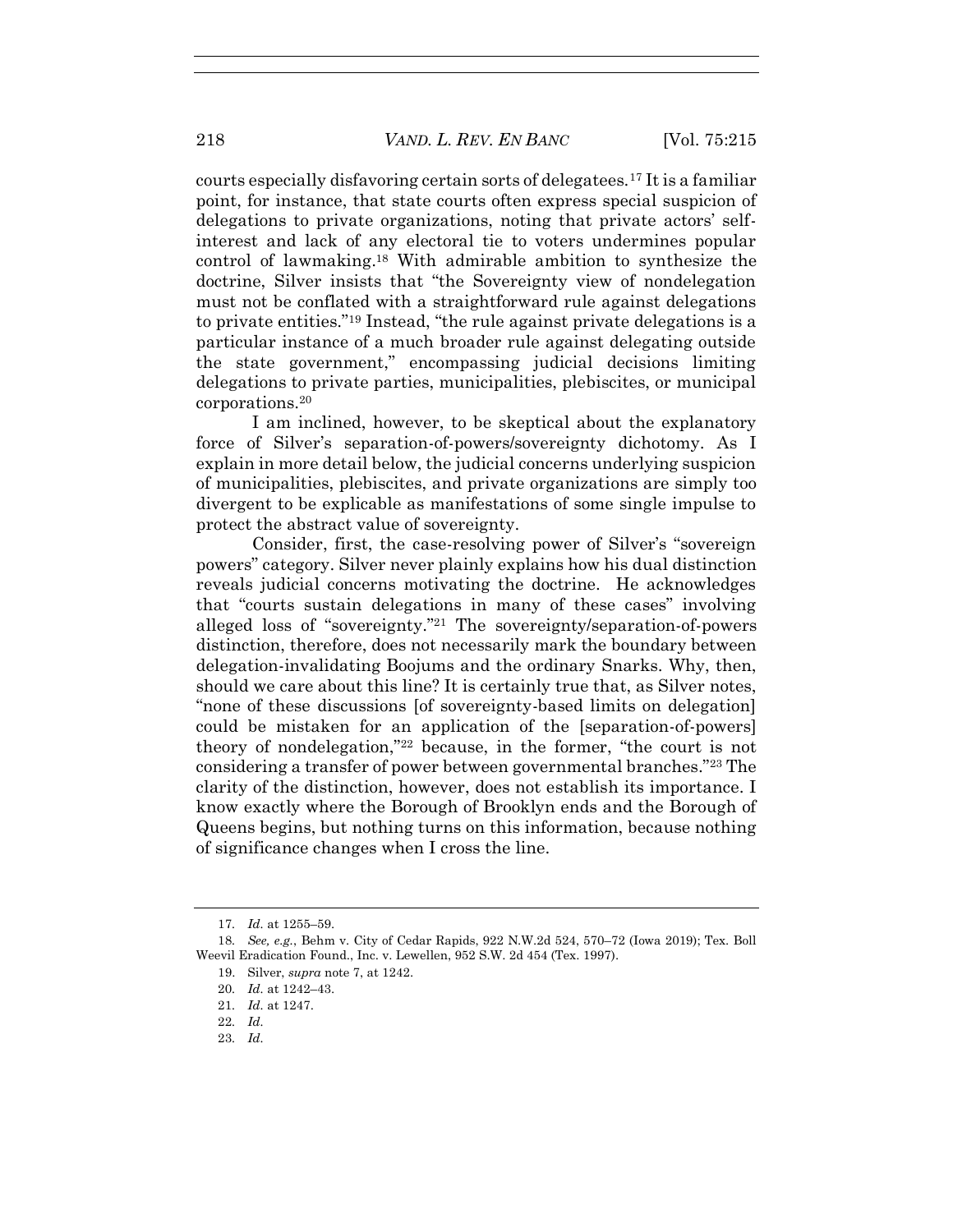What does it mean to say that courts are suspicious of delegations to private organizations, municipalities, and plebiscites for similar sovereignty-protecting reasons? The reasons for suspicion of private organizations seem fundamentally different from the reasons offered to distrust plebiscites and municipalities. Courts seem to worry about delegations to private organizations on the ground that they served the narrow self-interest of small occupational or business groups that would exploit consumers with jacked-up prices and diminished competition. As *Texas Boll Weevil Eradication Foundation v. Lewellen*  put it, the private delegatee "may have a personal or pecuniary interest which is inconsistent with or repugnant to the public interest to be served."<sup>24</sup> Judicial suspicion of state legislative delegations to cities, by contrast, rested on fear of municipal socialism: city leaders like Hazen Pingree (Detroit) and Victor Berger (Milwaukee) sought to take over privately owned street car lines to reduce utility magnates' power over city residents.<sup>25</sup> The Michigan Supreme Court's decision<sup>26</sup> invalidating a state law's creating a Detroit streetcar commission was the first blow in a three-decade struggle between conservatives and progressives in Michigan over municipal ownership and regulation. As Professor Charles A. Kent solemnly intoned in arguing for an injunction on Pingree's streetcar plans to the Michigan Supreme Court, "This is the first tangible movement in the direction of socialism."<sup>27</sup>

The nondelegation doctrine deployed against municipalities, in short, was used to protect property rights and curb local populist majoritarianism.<sup>28</sup> This seems like a concern fundamentally different from the judicial worry that economic insiders will exploit consumers. What useful purpose, then, is served by conflating these radically judicial different purposes under the abstract rubric of protecting "state sovereignty"? If the goal is to predict the outcome of cases, then the doctrinal umbrella of "sovereignty" seems unhelpful. Lots of delegations to private parties, after all, are upheld without fear that the state's sovereignty will be endangered. State courts, for instance, generally

<sup>24</sup>*.* 952 S.W. 2d 454, 469 (Tex. 1997).

<sup>25.</sup> On Hazen Pingree's campaign to create municipally owned streetcars, see Alexandra W. Lough, *Hazen S. Pingree and the Detroit Model of Urban Reform*, 75 AM. J. ECON. & SOCIO. 58 (2016). On the struggle over home rule in Wisconsin that centered on Milwaukee's creation of a streetcar system, see Michael E. Libonati, *"Neither Peace Nor Uniformity": Local Government in the Wisconsin Constitution*, 90 MARQ. L. REV. 593, 605–07 (2007) (describing history of home rule in Wisconsin).

<sup>26.</sup> Att'y Gen. v. Pingree, 120 Mich. 550 (1899).

<sup>27.</sup> NEIL J.LEHTO, THE THIRTY-YEAR WAR: A HISTORY OF DETROIT'S STREETCARS, 1892–1922, at 161 (East Lansing, Mich. State Univ. Press 2017).

<sup>28.</sup> On the role of the nondelegation doctrine as a curb on municipal power in the late nineteenth and early twentieth centuries, see Howard Lee McBain, *The Delegation of Legislative Power to Cities*, 32 POL. SCI. Q. 276 (1917).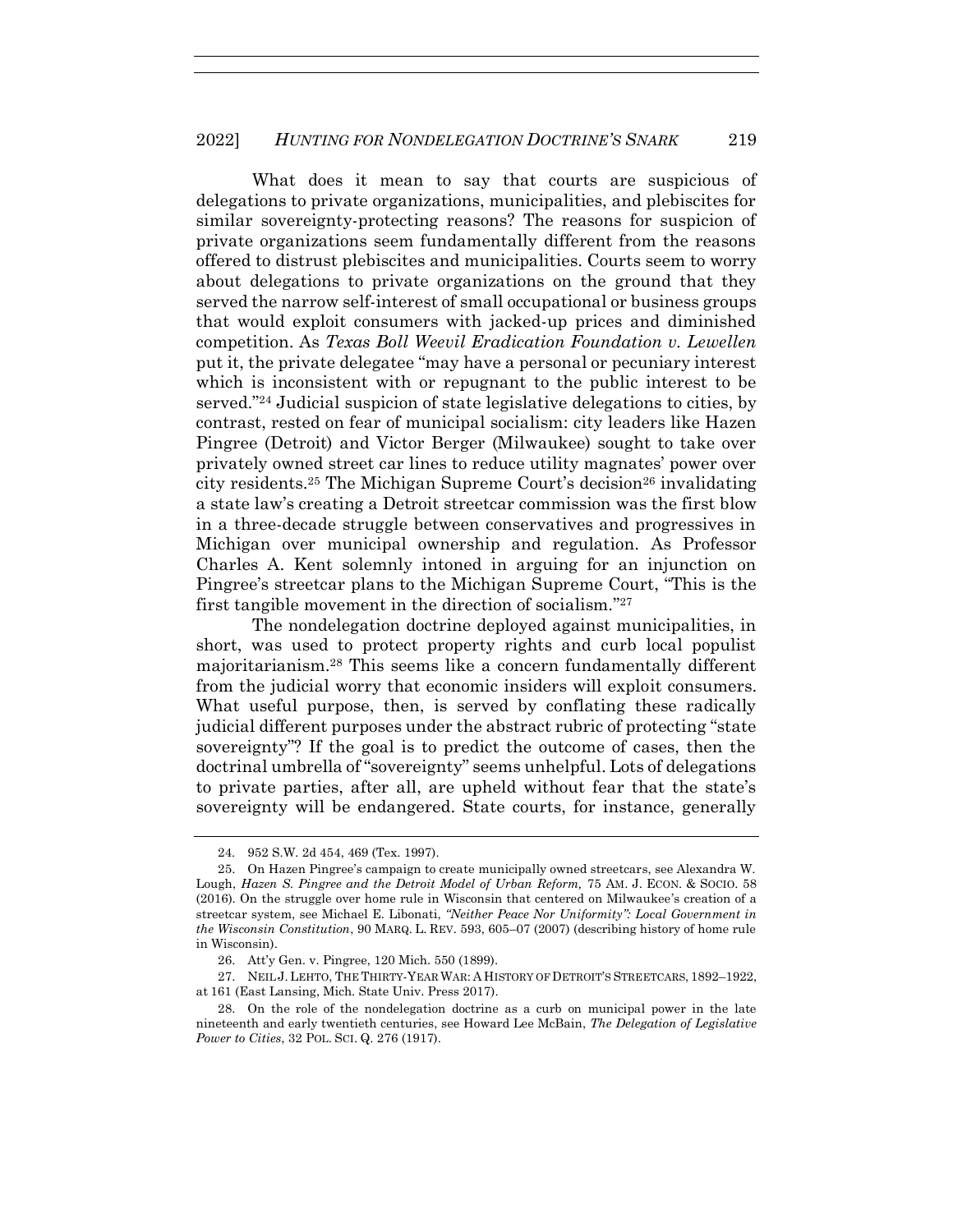tolerate delegations of the power of private arbitrators to resolve labor disputes between municipalities and their unions.<sup>29</sup> The underlying practical concern driving these outcomes are unlikely to be some abstract fear that the delegatee erodes state sovereignty.

The worry about protecting state "sovereignty" also cannot explain the behavior of the "sovereign" state people who seem to amend their state constitutions in blithe disregard for the value of "sovereignty" as Silver defines that value. Silver claims that delegations to private entities and local governments both undermine sovereignty by delegating power outside the state government altogether. The doctrine against private delegations remains robust in many states, however, while the various doctrines limiting state legislatures' delegations to local governments have mostly been relegated to desuetude.<sup>30</sup> If some concern with protecting state "sovereignty" unifies these doctrines, then why are they treated so differently by state voters? Sometimes voters simply overrule judicially imposed nondelegation limits on local government by ratifying state constitutional home-rule provisions; by contrast no state has ever conferred such sweeping autonomy on private delegatees. Silver concludes that such provisions indicate that "delegations to municipal bodies would be invalid but for those provisions." <sup>31</sup> Perhaps, but it seems odd that voters would be so nonchalant about sacrificing their state's "sovereignty" to untrustworthy agents like cities and counties. The sovereigntyprotecting rationale, in sum, does not really explain why some delegations stand and others fall.

Even if he does not explain constitutional outcomes, Silver is on to something in judicial rhetoric. In invalidating a legislative delegation to a popular referendum, for instance, the Maryland Court of Appeals in *Brawner v. Curran*<sup>32</sup> emphasized that delegations to the voters at large and to municipalities were essentially similar in defying the state constitution's reservation of legislative power to the state legislature.<sup>33</sup> That rhetoric certainly maps onto Silver's idea that sovereignty of the

32. 119 A. 250, 251 (Md. 1922).

<sup>29.</sup> For an example, see Milwaukee County v. Milwaukee Dist. Council 48-Am. Fed'n of State, Cnty. & Mun. Emps., 325 N.W.2d 350 (Wis. 1982) ("The test must not be how one classifies arbitrators, but whether there are guarantees against an excessive or unrestrained exercise of their power. We conclude that the authority delegated a private arbitrator does not fail because it is conferred on a 'private person,' if proper safeguards are provided.").

<sup>30.</sup> 2 McQuillin Mun. Corp. § 4:9 (3d ed.) (noting that legislative delegations of power to municipal corporations now forms an exception to the rule that forbids the legislature to delegate any of its powers to subordinate divisions).

<sup>31.</sup> Silver, *supra* note [7,](#page-1-0) at 1252.

<sup>33</sup>*. Id.* at 252 ("It has been said that this distinction is arbitrary and illogical, and rests more upon political expediency than upon sound legal principles, nevertheless the final and complete answer to that position is that the question is no longer open . . . .").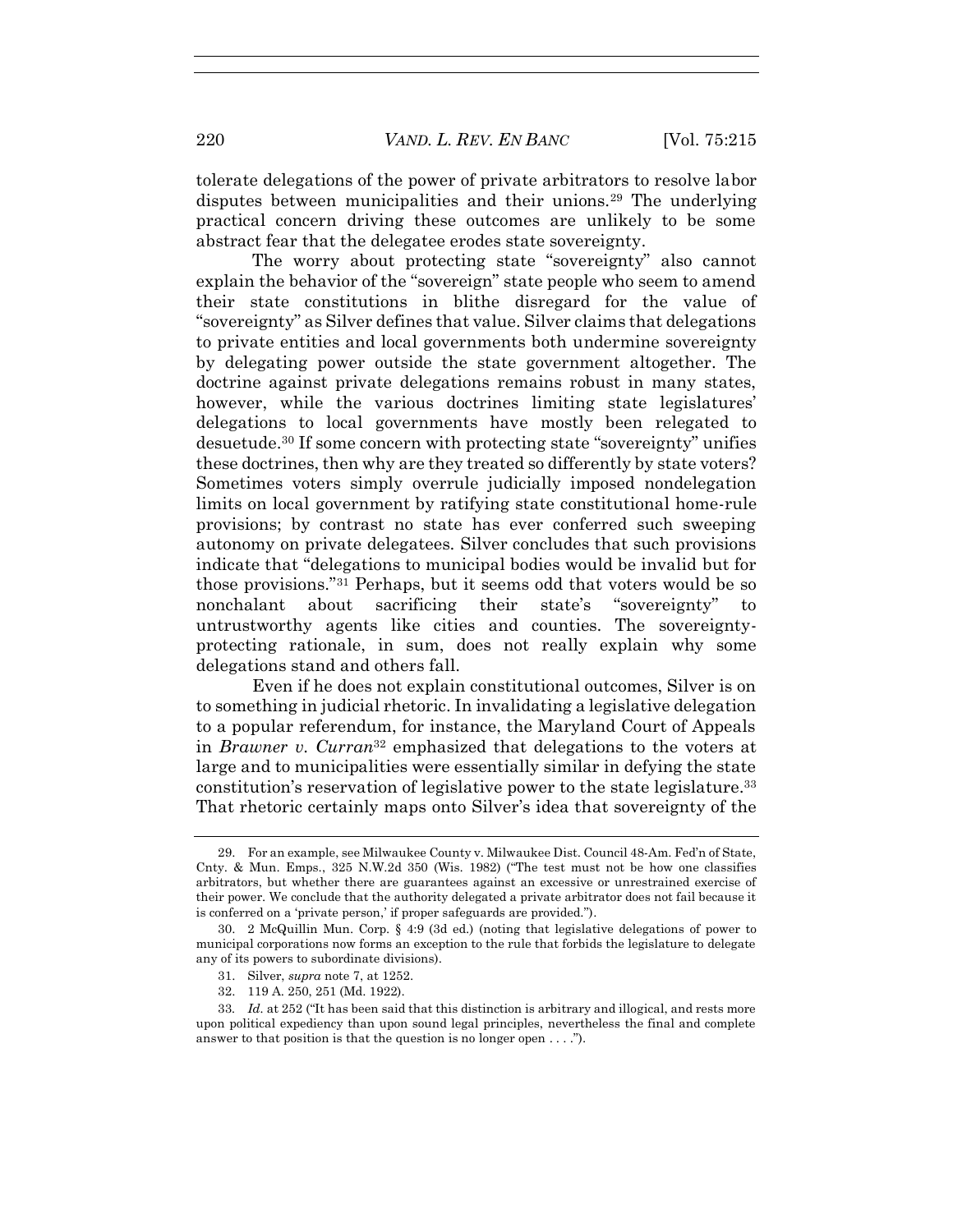state is undermined by delegations to cities and plebiscites in similar ways because both the plebiscite voters and cities are not on the state's constitutional organization chart.<sup>34</sup>

If we are looking for an explanation of constitutional outcomes, however, then Silver's distinction still leaves us hunting for the Snark of the nondelegation doctrine. Like judicially imposed nondelegation limits on municipal power, judicial limits on plebiscites have been swept away by state constitutional amendments, such that now the voters at large function in many states as a kind of back-up legislature.<sup>35</sup> Again, Silver could retort that the very fact that such amendments were needed to ratify the delegations indicates a presumption against delegations to actors "outside" the state.<sup>36</sup> But states' voters' willingness to set aside this presumption suggests that we should be a bit skeptical about these delegatees' "outsider" status. Put bluntly, it is hard to take seriously the notion that delegations to cities and plebiscites raise practical concerns like the worries raised by delegations to private trade associations or foreign governments.

It is no criticism of Silver's achievement to argue that the protection of state "sovereignty" seems too abstract to explain the nondelegation doctrine. There is a very real possibility, after all, that no such unified explanation is possible: the "doctrine" might not actually exist as a logically unified set of coherent principles. Nondelegation outcomes might turn on particularistic concerns too granular to be captured by the doctrinal abstractions deployed by judicial opinions. On this view, the phrase "nondelegation doctrine" might be a crude umbrella term for a lot of barely related judicial worries about particular delegatees' selfish bias, impulsiveness, ignorance, or ideological extremism. Silver resists this conclusion on the ground that "[m]ost states treat their nondelegation doctrine as a single doctrine with applicability to many different situations[.]" <sup>37</sup> He seeks out, therefore, some unifying principles, because "even if the scrutiny afforded to delegations changes based on the type of delegation, states nevertheless unite the challenges under the same doctrinal umbrella."<sup>38</sup>

There is reason to be skeptical about such judicial assurances of doctrinal coherence. Such declarations might be analogous to the

<sup>34.</sup> Silver, supra note [7,](#page-1-0) at 1252.

<sup>35.</sup> Ariz. State Legislature v. Ariz. Indep. Redistricting Comm'n, 576 U.S. 787, 795 (2015) (noting that "the Arizona Constitution 'establishes the electorate [of Arizona] as a coordinate source of legislation' on equal footing with the representative legislative body.") (quoting Queen Creek & Cattle Corp. v. Yavapai Cnty. Bd. of Supervisors, 501 P.2d 391, 396 (Ariz. 1972)).

<sup>36.</sup> Silver, supra note [7,](#page-1-0) at 1215.

<sup>37</sup>*. Id.* at 1218.

<sup>38</sup>*. Id.* at 1218–19.